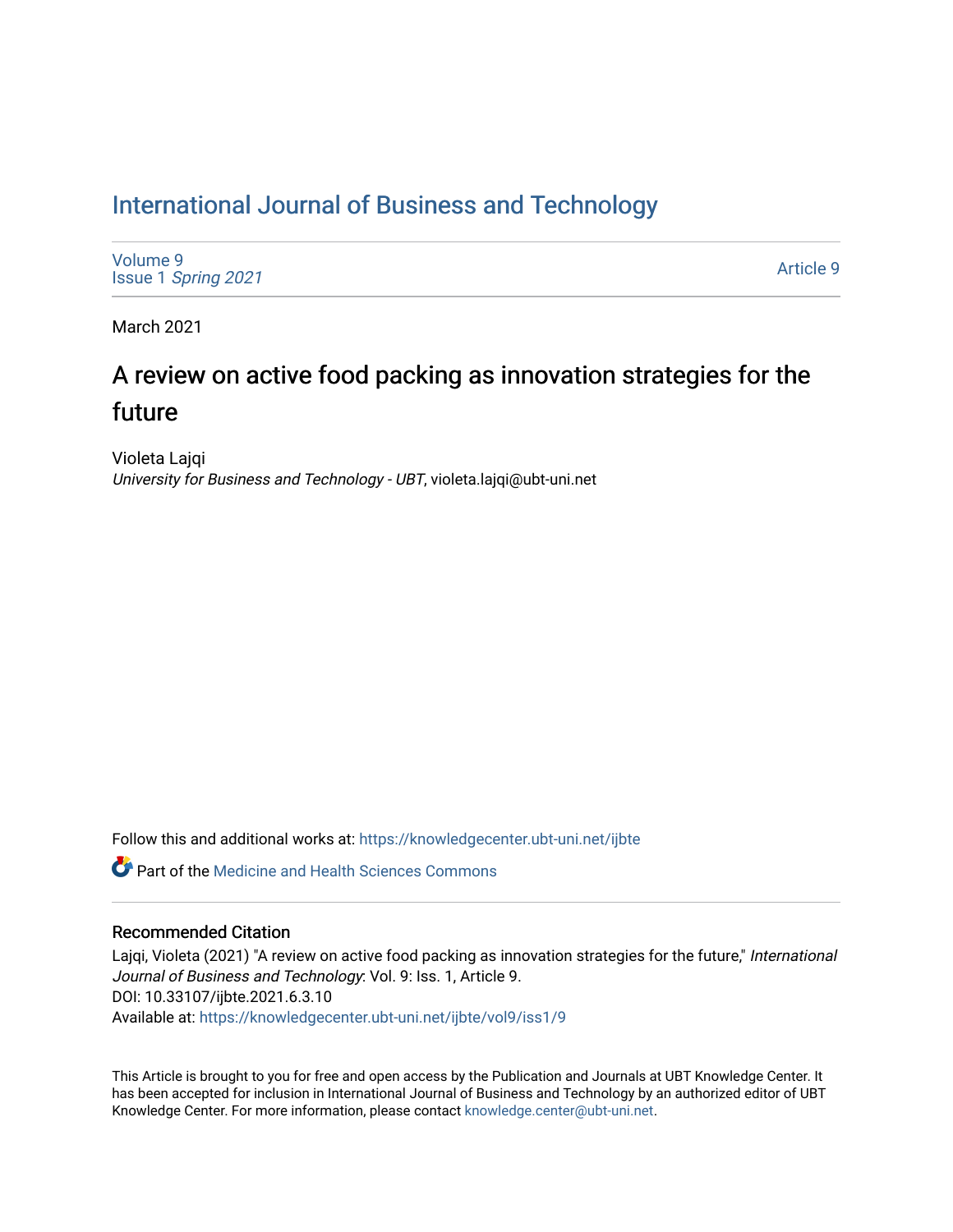### **A review on active food packing as innovation strategies for the future**

#### V. Lajqi Makolli<sup>1\*</sup>, I. Malollari<sup>2</sup>, H. Koraqi<sup>1</sup>, J. Llupa<sup>3</sup>

UBT Higher Education Institution, Prishtina, Kosova Faculty of Natural Sciences, University of Tirana, Albania Eqrem Çabej University of Gjirokstra, Albania [violeta.lajqi@ubt-uni.net](mailto:violeta.lajqi@ubt-uni.net)

**Abstract.** Due to the dynamic life, consumers are constantly seeking to increase the shelf life of packaged food products, encouraging scientists in various fields to develop innovative packaging that meets the demands of consumers and at the same time producers. The purpose of this paper is to review the latest trends in the development of active packaging (AP) for foods. Given the specific properties of each type of food as well as the storage and distribution conditions, the choice of packaging material with accompanying elements requires a careful approach to each type of food. The knowledge of packaging materials, food properties, physics, and engineering is applicable to food packaging and has evolved to provide solutions to various food hazards along the packaging chain. Active packaging is one of the most dynamic and innovative technologies that aim to extend the shelf life of food or to improve safety while maintaining food quality. Its activity is based on the internal properties of the polymer or the specific properties of additives included in packaging systems which can be successfully used in packaging to increase the shelf life of processed foods but only under certain specific conditions. Active packaging is categorized into absorption or release systems, like oxygen, ethylene, odorless, fragrance, flavored, antimicrobials, and moisture absorbents, which can react with time depending on the conditions of the food inside the packaging. Released substances must be substances authorized in the context of food legislation and may be used only in the authorized limits.

**Keywords:** Food, innovative package, active package, food contact materials

#### **1. Introduction**

The shelf life of food is the period during which the food retains acceptable characteristics of flavor, aroma, texture, color, nutritional value, and safety under defined environmental conditions (Dong Sun Lee, et al. 2008). Food packaging is one of the methods of food storage. Food packaging technology is of major importance to any food industry as it plays a key role in the development of any industry and its competitive advantage. Due to the dynamic life, consumers are constantly seeking to increase the shelf life of packaged food products, encouraging scientists in various fields to develop innovative packaging that meets the demands of consumers and at the same time producers. The packaging has an interdisciplinary character. It includes the activities of some professional and creative scientific activities such as graphic design, applied arts, food packaging, food technology, graphic technology, information technology, psychology, marketing, or material technology (Wyrwa, et al. 2017). This is what makes packaging respond with amazing innovations to all of its accelerated styles of modern society (Coles et al., 2003). New technologies of food packaging and packaging materials, such as active and intelligent packaging, nanotechnologies, biopolymers, biosensors, and less energetic processes are possible for innovative products (Mahalik and Nambiar, 2010), but must first be tested and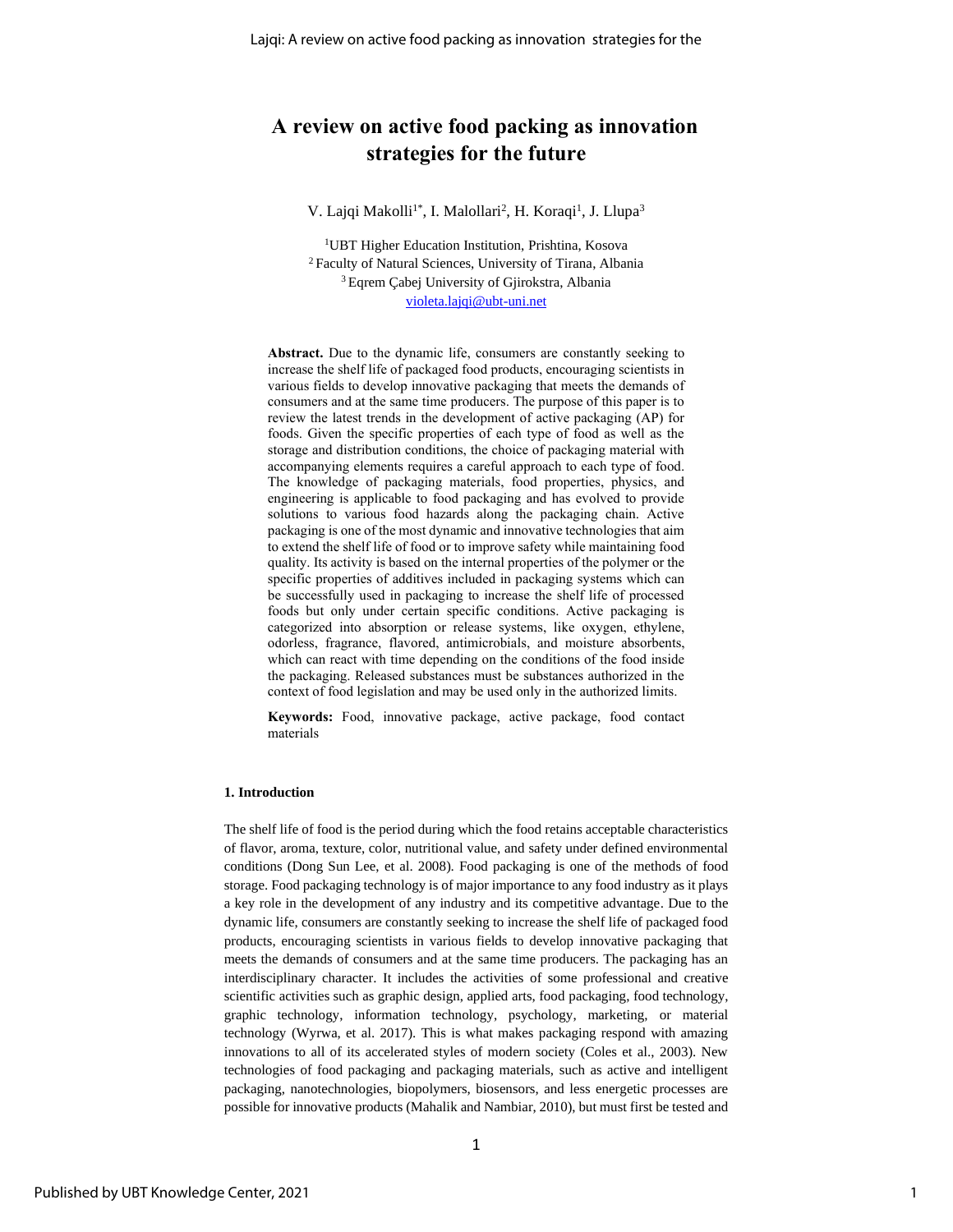evaluated (Pocas and Hogg, 2007). As innovative food packages are considered Modified Atmosphere Packaging (MAP), Active packaging (AP), Intelligent packaging (IP), edible/biodegradable packaging (BP), nanocomposites, and other options (Kapetanakou AE, Skandamis PN (2016).

Modified atmosphere packaging (MAP) as a packaging system that involves changing the gaseous atmosphere surrounding a food product inside a pack, and employing packaging materials and formats with an appropriate level of gas barrier can maintain the changed atmosphere at an acceptable level for the preservation of the food [\(FMCG,](https://www.sciencedirect.com/science/article/pii/B9780857095039500023) 2013). Also, MAP can be defined as the enclosure of food in a package in which the atmosphere inside the package is modified or altered to provide an optimum atmosphere for increasing shelf life and maintaining food quality. (According to the food type in the packaging, oxygen is eliminated and the packaging is filled with  $CO<sub>2</sub>$  with  $N<sub>2</sub>$  gases in different concentrations. An intelligent package is defined as a package that contain an external or internal indicator that monitored the conditions of packaged foods and give information to users about the quality of the food during storage and transport. Also, intelligent packaging can be defined as "packaging that contains an external or internal indicator to provide information about aspects of the history of the package and/or the quality of the food" (Robertson, 2006). Intelligent systems can be classified into sensors, indicators, and radiofrequency identification (RFID) systems.

In this paper, we will focus on reviewing the latest trends in the development of active packaging (APP) for foods.

Active packaging refers to the incorporation of additives into packaging systems to maintain or extend the shelf-life and quality of fresh foods and food products. It is used to protect the quality of food during its shelf life, increase food safety, extend the shelf life of the product, reduce food losses, reduce the use of food additives, as a marketing tool, and develop new products. Other systems of active packaging can be self-heating or selfcooling systems. Packaging components may actively control the heating or cooling speed of some liquid foods (Dong Sun Lee, et al. 2008 /460).

#### **2. Materials and Methods**

The method used in this paper was based on release and absorption systems from food packages and the short survey about consumer awareness (only students in the field of technology) about innovative packages was used. The survey was distributed to 198 students as consumers of food packaging in Prishtina, capital city of Kosovo.packaging in Prishtina.

#### **3. Overview of Active Packaging Technologies and Concepts**

Active packaging is an innovative concept that can be defined as a mode of packaging in which the package, the product, and the environment interact to prolong shelf life or enhance safety or sensory properties while maintaining the quality of the product [\(Ishrat](https://www.sciencedirect.com/science/article/pii/S1658077X16300765#!) [Majid](https://www.sciencedirect.com/science/article/pii/S1658077X16300765#!) et al, and Han JH, et.al. 2005). Active packaging involves physical, chemical, or biological action to alter the interactions between the package, the product, and the package headspace to achieve certain desired outcomes.

Active packaging systems (Fig 1.) are categorized into **absorption or release systems**, like **oxygen, ethylene, odorless, fragrance, flavored, antimicrobials, and moisture absorbents**, which can react with time depending on the conditions of the food inside the packaging (Fig, 2)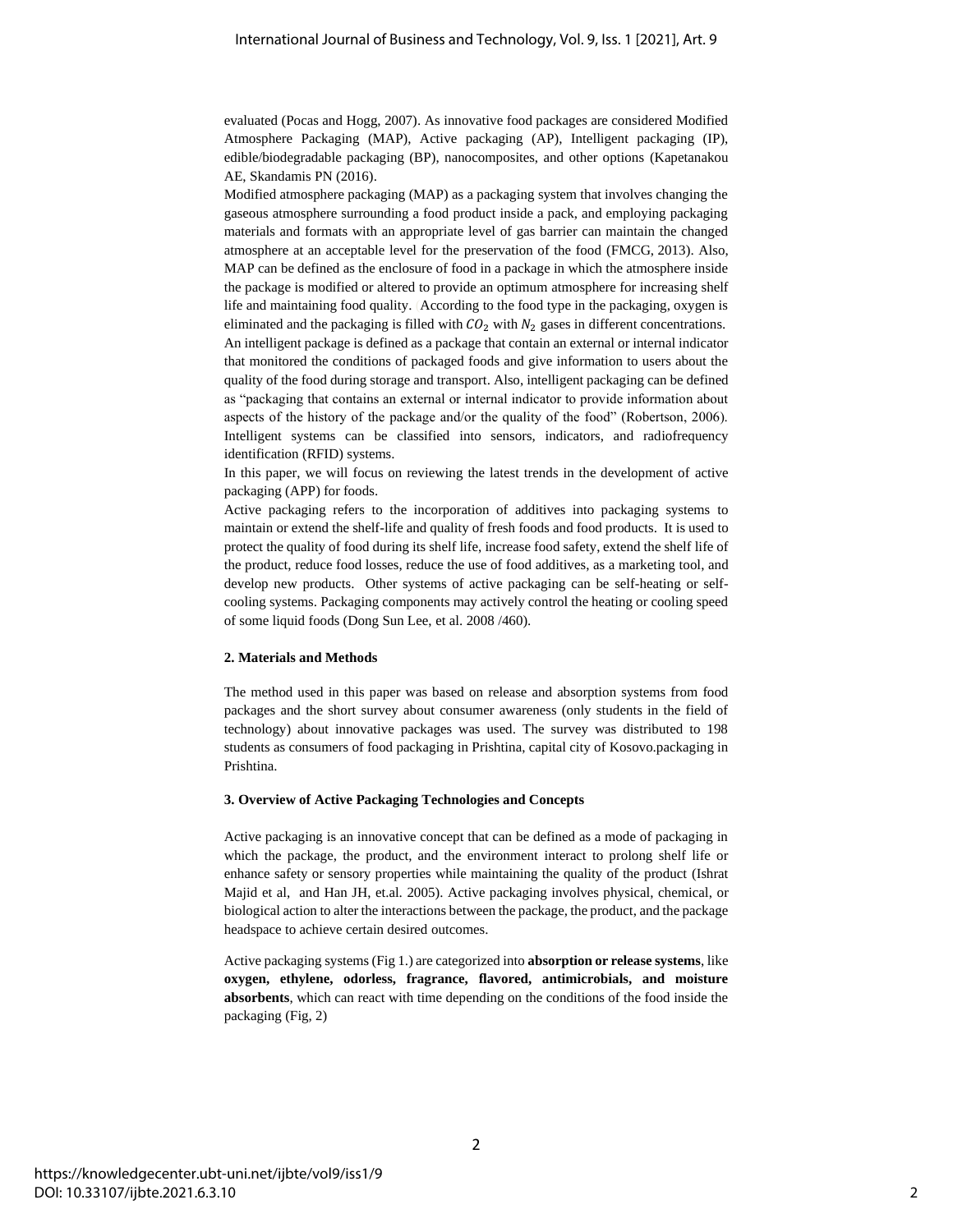

Fig.1 Active package systems

**3.1. Absorbing system:** is a group of technologies that use sachets ore packaging films to remove undesired gases and substances (e.g. oxygen, carbon dioxide, moisture, ethylene, taints) from the package so that a favorable internal package environment and food condition are achieved.

**3.2. Releasing system** is a group of technologies that are used to add or emit desired or active compounds (e.g. carbon dioxide, ethanol, antimicrobials, antioxidants, enzymes, flavors, nutraceuticals) to protect and enhance food quality.

**3.3 Other systems of active packaging:** self-heating, self-cooling, microwave susceptor, selectively permeable film.

**3.1.1 Oxygen absorbers:** The presence of oxygen in food is often causes undesirable and deteriorated reactions to food (lipid oxidation, change in flavor and color of food, development of microbes, yeasts, and mold). The oxygen-absorbing system is based on oxygen-absorbing sachets, self-adhesive labels, and adhesive devices which are placed on the package or attached to the proper packaging placement. The most successful oxygen absorbers in sachets are based on Fe, ascorbic and metallic salts. The basic oxidation reaction used by iron to absorb oxygen can be described as:

 $4Fe + 3 O_2 + 6 H_2O = 4 Fe (OH)<sub>2</sub>$ 

**3.1.2. Ethylene absorbers:** Ethylene produced through respiration from fruits and vegetables can accelerate their aging and decay. Each package of fresh produce contains a certain level of ethylene in the packaging space. which affects their deterioration by reducing their shelf life. The presence of gaseous ethylene in the packaging of products is mainly harmful. So, the removal of ethylene is desirable for keeping the freshness of fresh fruit and vegetables. The ethylen-absorbing system is based on potassium permanganate, silica gel, activated carbon. The potassium permanganate agent react to remove ethylene according to the reaction:

 $3 \text{ C}_2 \text{H}_4 + 12 \text{ K} \text{MnO}_4 = 12 \text{ MnO}_2 + 12 \text{ KOH} + 6 \text{ CO}_2$ 

The potassium permanganate should not be in contact with the surface of food due to its toxicity.

**3.1.3. Misture absorbers:** The main use of the moisture absorber is to maintain the low water activity of packaged dry foods, the physical qualities of which are lost during the absorption of moisture on their surface. The moisture-absorbing system is based on desiccants of silica gel, calcium chloride, and calcium oxide. Calcium oxide reacts to remove water visibly like:

$$
CaO + H_2O = Ca (OH)_2
$$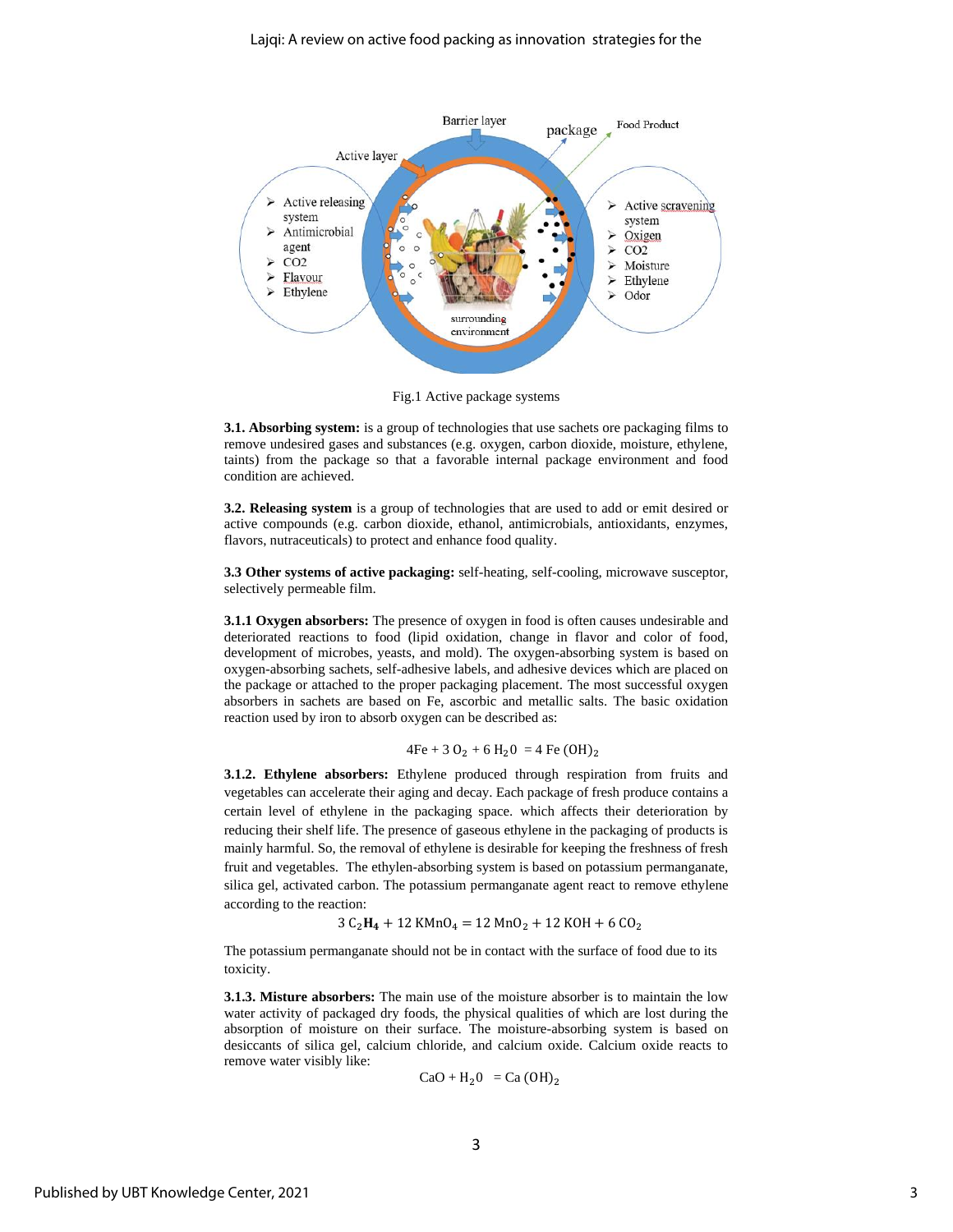**3.1.4. Carbon dioxide absorber:** This compound is produced by the degradation reaction, microbial growth, and respiration. e.x. The high amount of  $CO<sub>2</sub>$  produced in coffee roasting is released through the packed coffee storage. Fresh produce consumes oxygen and produces CO2 by aerobic respiration. Excessive  $CO<sub>2</sub>$  accumulation in packaging can cause physiological damage to fresh fruits and vegetables, so the controlled removal of CO2 from food package headspace is desired for these kinds of package situations. The carbon dioxide-absorbing system is based on calcium hydroxide, active carbon, and zeolite etc. The calcium hydroxide reacts to remove  $CO<sub>2</sub>$  according to the reaction:

$$
Ca (OH)2 + CO2 = CaCO3 + H2O
$$

**3.2.1. Carbon dioxide releaser:** There are some cases of package collaps due to the reduction of the volume or the reduction of the atmospheric pressure of the gas spaces inside the packaging. The emission of  $CO<sub>2</sub>$  responding to  $O<sub>2</sub>$  gas absorbed can be described according to the reaction:

4 FeCO<sub>3</sub> + 6 H20 + O<sub>2</sub>  $\rightarrow$  4 Fe (OH)3 + 4 CO<sub>2</sub>

 $CO<sub>2</sub>$  emitters actively produce and release this gas within the package to inhibit spoilage and control harmful microorganisms, preserving food quality.  $CO<sub>2</sub>$  emitters are often found in products like coffee, snack foods, nuts, bakery items, dried and fresh meats, and fish.

**3.2.2. Antioxidant releasers:** Although an oxygen scavenger in packaging prevents or delays the oxidative deterioration of packaged food, antioxidants may be incorporated into or worn in food packaging materials to be released into the main space or food for more effective control of oxidative changes. The antioxidant releasers are based on sintetic or natural antioxid t such as butylathydroxytolueneene (BHT) and  $\alpha$  – tocopherol incorporated in polyethylene (PE) polymer and polypropylene (PP) package. Antioxidant can be incorporated into package material together with antimicrobial angent to preserve perishable foods.

**3.2.3. Antimicrobial Packaging Systems:** is a system that can kill or inhibit the growth of microorganisms and thus extend the shelf life of perishable products and enhance the safety of packaged products. The controlled release of antimicrobial agents from the food packaging material to the food surface is considered to be able to inhibit or reduce the growth and decay of microbes by using the minimum amount of antimicrobial agent in the food consumed. The antimicrobial packaging system is based on the use of antimicrobial sachets placed inside packaging, [packaging films,](https://www.sciencedirect.com/topics/agricultural-and-biological-sciences/packaging-films) and edible coatings incorporating active antimicrobial substances, and MAP, alone or in combination with another antimicrobial method. The antimicrobial compound proposed and tested for incorporation if packaging materials include ethanol, silver ion, organic acids such as sorbates, propionate, and benzoate, bacteriocins such as niacin and pediocin, chitosan and enzymes such as lysozyme. As antimicrobial agents are used ethanol emitter

**3.3.1. Sulphur dioxide:** Mold growing on soft fruits such as strawberries, peaches, and grapes can easily penetrate the fruit's outer skin layer, causing damage inside the fruit. Sulfur dioxide is mainly used to control the development of mold in some fruits. For example, to avoid, mold growing the grapes need to be stored in the refrigerator in combination with smoking using low levels of sulfur dioxide (Shanky Bhat, 2013).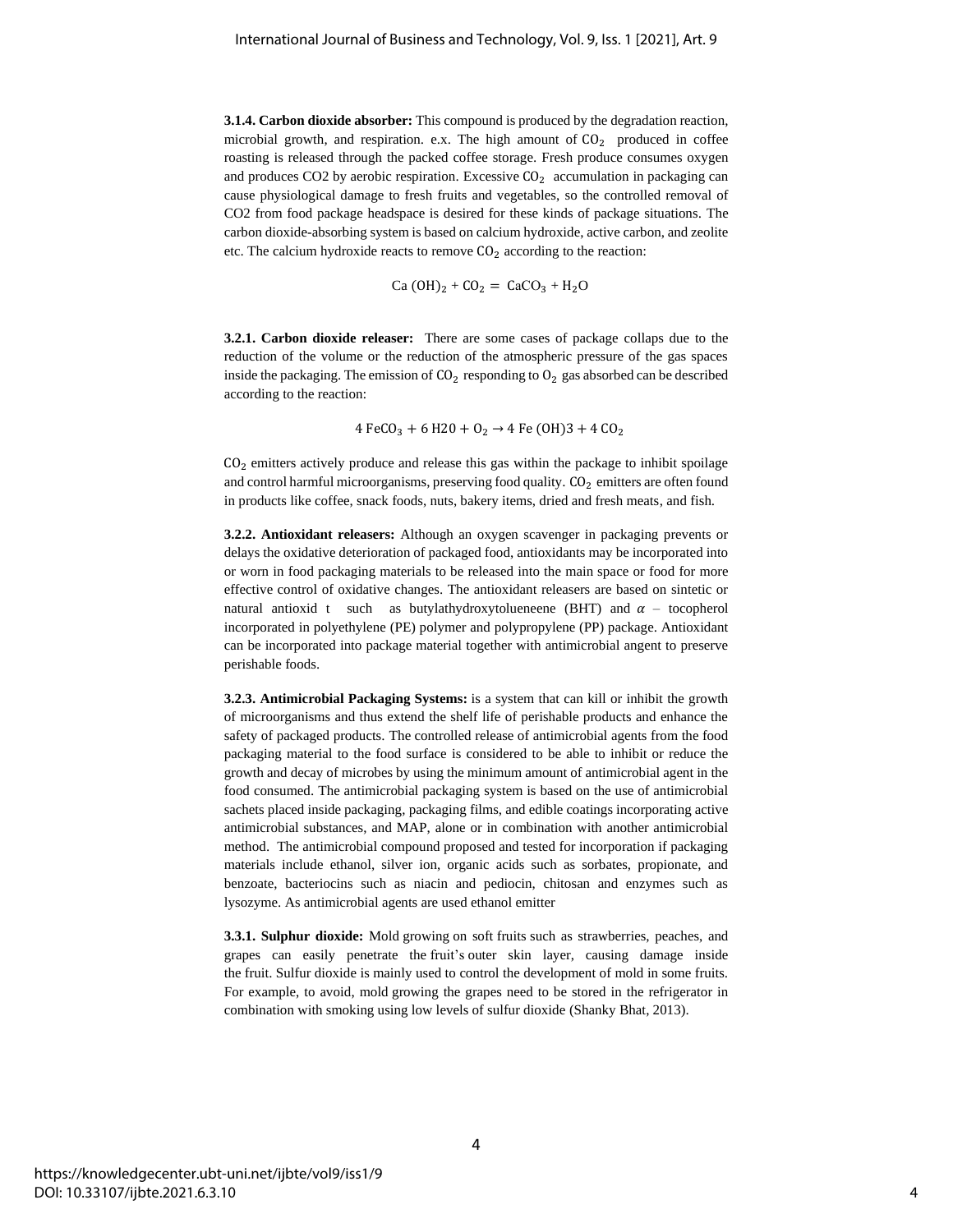

**Fig. 2** Active agents which are used for active food package

In the Tab 1. are described the systems of active packaging, the active agents thare are used for each system, the application of them and they beneficial effect in some foods.

| <b>SELECTED SYSTEMS OF ACTIVE PACKAGE AND THEIR EFFECTS ON SOME</b> |                                           |                                                                                                                                                            |                                                                                                                                                                                                    |                                                                                                                                                                                                                                      |  |  |  |
|---------------------------------------------------------------------|-------------------------------------------|------------------------------------------------------------------------------------------------------------------------------------------------------------|----------------------------------------------------------------------------------------------------------------------------------------------------------------------------------------------------|--------------------------------------------------------------------------------------------------------------------------------------------------------------------------------------------------------------------------------------|--|--|--|
| <b>FOODS</b>                                                        |                                           |                                                                                                                                                            |                                                                                                                                                                                                    |                                                                                                                                                                                                                                      |  |  |  |
|                                                                     | <b>Active System</b>                      | Mecanisms/agents                                                                                                                                           | Applications                                                                                                                                                                                       | Potential benefits                                                                                                                                                                                                                   |  |  |  |
| $\mathbf{1}$                                                        | Oxygen<br>scavengers                      | 1. Iron-based<br>2. Metal/acid<br>3. Metal (e.g., platinum)<br>catalyst<br>4. Ascorbate/metallic<br>salts<br>5. Enzyme-based                               | (sliced) cooked<br>meat products,<br>bread, cakes,<br>cooked rice,<br>biscuits, pizza,<br>pasta, cheese,<br>cured meats,<br>cured fish,<br>coffee, snack<br>foods, dried<br>foods and<br>beverages | Prevention or reduction<br>of aerobic microbial<br>growth<br>Prevention or reduction<br>of oxidative quality<br>detoration Prevention<br>of discoloration,<br>browing, mold growth,<br>rancidity of food and<br>retention of vit. C. |  |  |  |
| $\overline{2}$                                                      | Carbon dioxide<br>scavengers/<br>emitters | 1. Iron oxide/calcium<br>hydroxide<br>2. Ferrous<br>carbonate/metal halide<br>3. Calcium<br>oxide/activated charcoal<br>4. Ascorbate/sodium<br>Bicarbonate | Coffee, fresh<br>meats, fresh<br>fish, nuts, other<br>snack food<br>products and<br>sponge cakes                                                                                                   | Extension of<br>microbiological shelf<br>life, reduction in head<br>space volume of<br>modified atmosphere<br>packaging.                                                                                                             |  |  |  |
| 3                                                                   | Ethylene<br>scavengers                    | 1. Potassium<br>permanganate<br>2. Activated carbon<br>3. Activated<br>clays/zeolites                                                                      | Fruit.<br>vegetables, and<br>other<br>horticultural<br>products<br>(climacteric fruit<br>and vegetables)                                                                                           | Reduction in ripening<br>and senescence, there<br>by enhancing the<br>quality and prolonging<br>shelf-life.                                                                                                                          |  |  |  |

**Tab. 1** Selected systems of the active package and their effects on some foods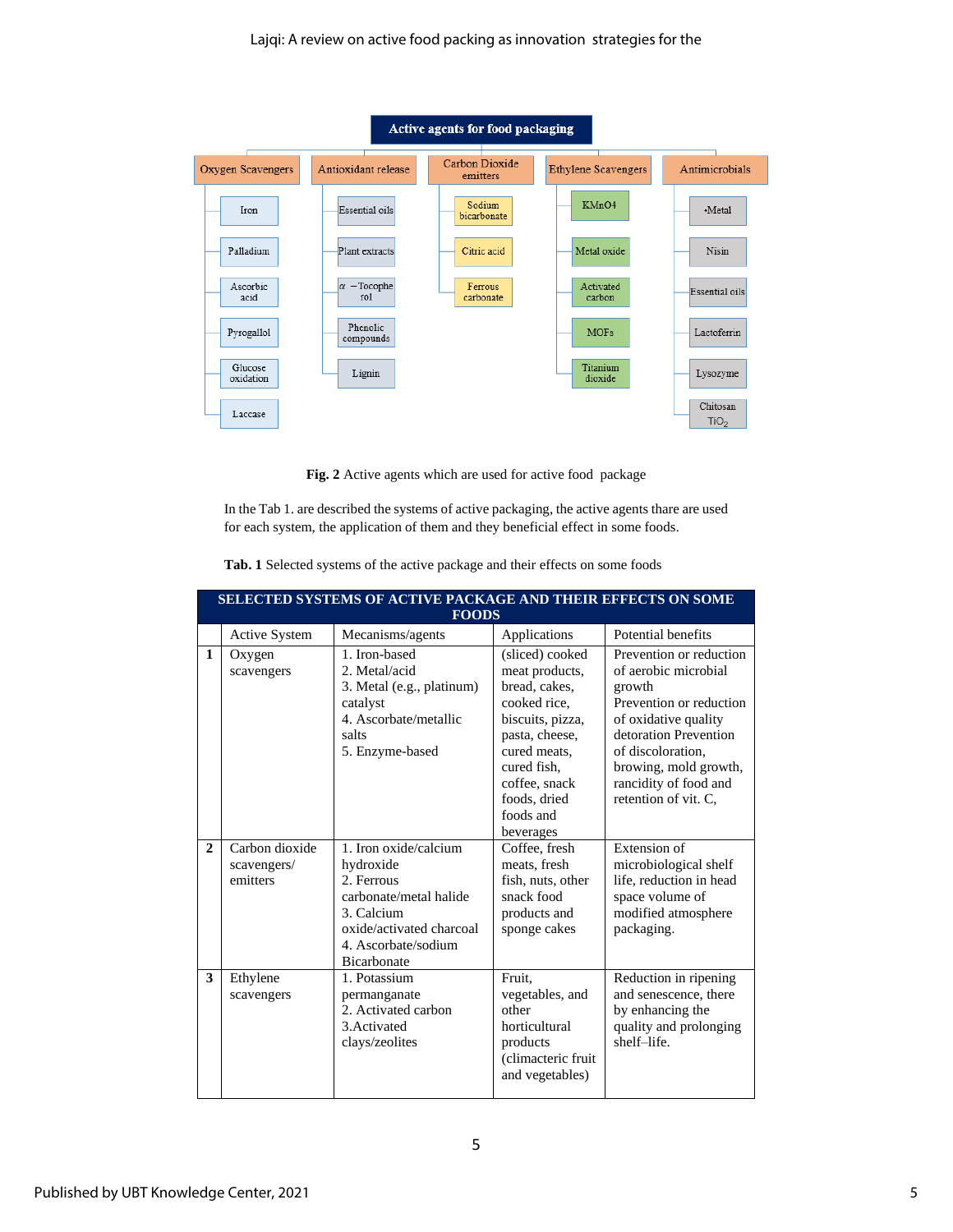| 4 | Preservative<br>releasers           | 1. Organic acids<br>2. Silver zeolite<br>3. Spice and herb<br>extracts<br>4. BHA/BHT<br>antioxidants<br>5. Vitamin E antioxidant<br>6. Volatile chlorine | Cereals, meats,<br>fish, bread,<br>cheese, snack<br>foods, fruit and<br>vegetables                                 | Use for antimicrobial<br>and antioxidant<br>packaging films which<br>have preservative<br>properties for<br>extending the shelf life<br>of a wide range of food<br>products.                                    |
|---|-------------------------------------|----------------------------------------------------------------------------------------------------------------------------------------------------------|--------------------------------------------------------------------------------------------------------------------|-----------------------------------------------------------------------------------------------------------------------------------------------------------------------------------------------------------------|
| 5 | Ethanol emitters                    | dioxide/sulphur dioxide<br>1. Alcohol spray<br>2. Encapsulated ethanol                                                                                   | Pizza crusts,<br>cakes, bread,<br>biscuits, fish and<br>bakery products<br>Cooked food<br>(where it is<br>allowed) | Ethanol is an<br>antimicrobial agent<br>particularly effective<br>against mould but can<br>also inhibit the growth<br>of yeasts and bacteria.                                                                   |
| 6 | Moisture<br>absorbers               | 1. PVA blanket<br>2. Activated clays and<br>minerals<br>3. Silica gel                                                                                    | Fish, meats,<br>poultry, snack<br>foods, cereals,<br>dried foods,<br>sandwiches,<br>fruit, and<br>vegetables       | Moisture drip absorber<br>pads, sheets, and<br>blankets<br>or Microporous sachets<br>Inhibiting microbial<br>growth and moisture-<br>related degradation of<br>texture and flavor.                              |
| 7 | Flavour/odour<br>adsorbers          | 1. Cellulose triacetate<br>2. Acetylated paper<br>3. Citric acid<br>4. Ferrous salt/ascorbate<br>5. Activated<br>carbon/clays/Zeolites                   | Fruit juices,<br>fried snack<br>foods, fish,<br>cereals, poultry,<br>dairy products,<br>and fruit                  | Debittering of<br>pasteurized orange<br>juices.<br>BMH <sup>™</sup> powder can be<br>incorporated into the<br>packaging. Removal of<br>aldehydes such as<br>hexanal and heptanal<br>from package<br>headspaces. |
| 8 | Temperature<br>control<br>packaging | 1. Non-woven plastics<br>2. Double-walled<br>containers<br>3. Hydrofluorocarbon<br>gas<br>4. Lime/water<br>5. Ammonium<br>nitrate/water                  | Ready meals,<br>meats, fish,<br>poultry, and<br>beverages                                                          |                                                                                                                                                                                                                 |
| 9 | Other absorber                      | Immobilized enzymes,<br>ferrous salt with organic<br>compounds                                                                                           | Grapefruit juice<br>Milk products<br>Fish and oily<br>foods                                                        | Reduction of bitterness<br>Removing of lactose<br>or cholesterol<br>Reduction or delayed<br>production of off-<br>flavor                                                                                        |

#### **Results and Discussions**

In the survey we received responses from 198 student respondents. The results show that 33.3 % (66 respondent) have knowledge about innovative package, 66.66 % (132 respondent) have the little, very little and no knowledge about them, which let us know that the most respondents have insufficient knowledge about innovative packaging (active and intelligent packaging) (Fig.3.).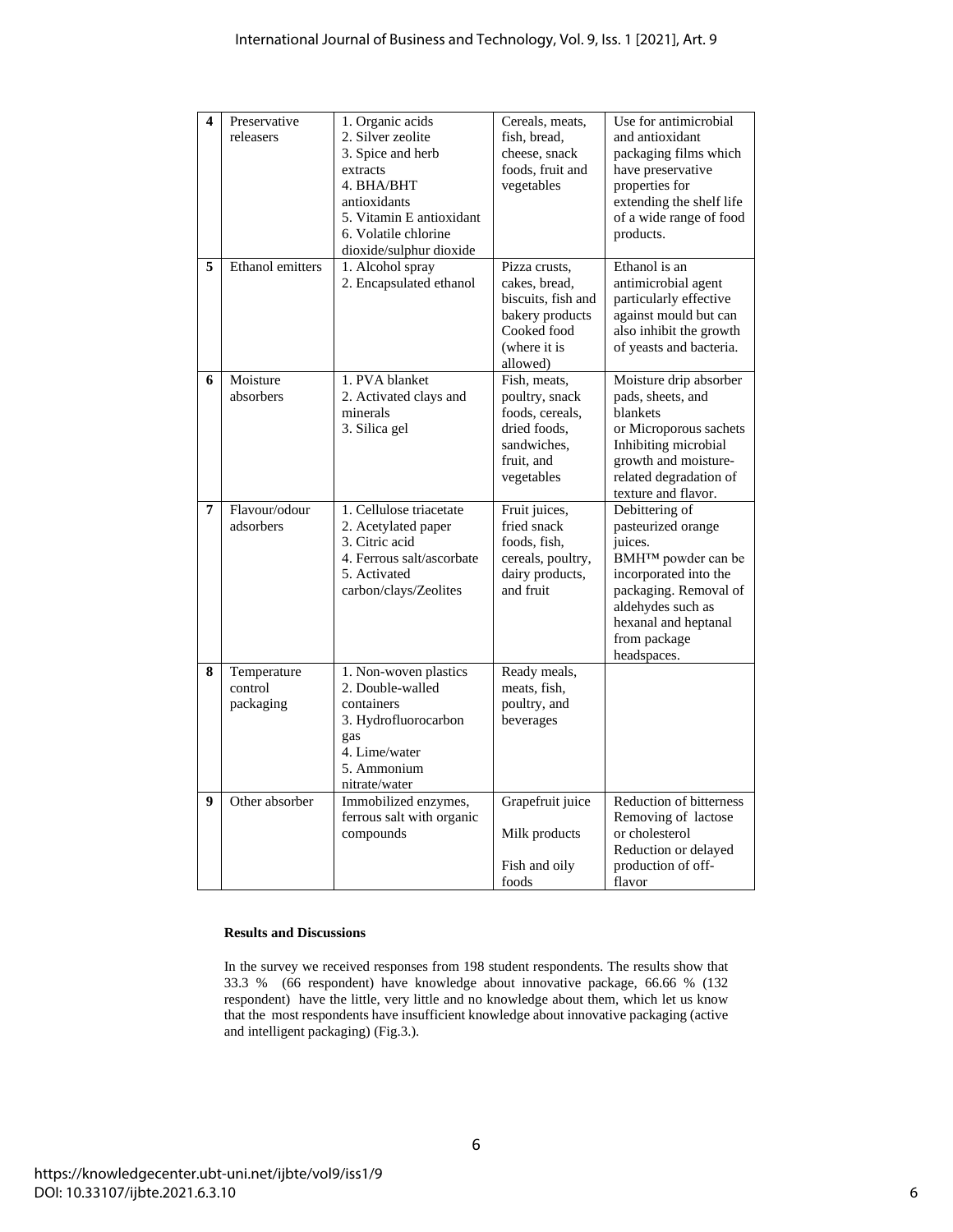

Figure 3. Results of corespondent

#### **Conclusions**

Packaging as a mechanism for food marketing is changing to suit the needs of consumers and the food industry. Active packaging systems can be successfully used to increase the shelf life of fresh and processed foods and are categorized into absorption and release and antimicrobial systems (oxygen and ethylene scavengers, moisture absorbers, flavor and odor absorber or releaser, antimicrobial and antioxidant agents, etc). This review highlights the great potential of active packaging systems and concludes that the challenges in implementing new technologies for real food applications are similar in all categories of active packaging systems discussed.

A short survey was conducted to study consumer awareness and attitudes towards active and intelligent packaging. The results show that most respondents have insufficient knowledge and understanding about innovative packaging (active and intelligent packaging). However, the recent advances discussed in this review may provide food and packaging scientists with a better understanding of the potential and benefits of active packaging technologies and, consequently, help accelerate their commercial adoption. The development and implementation of this type of packaging will depend on the acceptance and cost-effectiveness of the industry and consumers.

We recommend that, food companies in Kosovo use active packaging to increase the shelf life of food at the same time to mountain the quality and safety of fresh food and other food products. Active packaging can release substances into food. In same time, relation between food safety, active packing and information are necessary. Therefore, only authorized substances within the limits set by EU legislation (criteria of Regulation (EC) No 450/2009, Regulation (EC) No 1257/1999. 1935/2004, and Regulation EC 2023/2006) should be considered and be used.

#### **References**

- 1. Charles L. Wilson (2007 ), Active and intelligent packaging for food, CRC Press, Taylor & Francis Group.[, http://www.taylorandfrancis.com,](http://www.taylorandfrancis.com/) http://www.crcpress.com
- 2. Dong sun Lee, Kit L. Yam, Luciano Pirgionanni (2008) Food Packaging and technolohy, CRC Press. Taylor & Francis Group, USA.
- 3. Margarita Corrales et al (2014 );, Antimicrobial Packaging Systems, FAO, United Nations, Dhaka, Bangladesh IFIC (CSIC/UV), Valencia, Spain Pepsico Inc., Plano, Texas, USA© 2014 Elsevier Ltd.
- 4. Aaron L. Brody, E. P. Strupinsky, Lauri R. Kline.2001 Active Packaging for Food Applications.75-119
- 5. Prasad, P., & Kochhar, A. (2014). Active Packaging in Food Industry: A Review. *IOSR Journal of Environmental Science, Toxicology and Food Technology, 8*, 01-07.